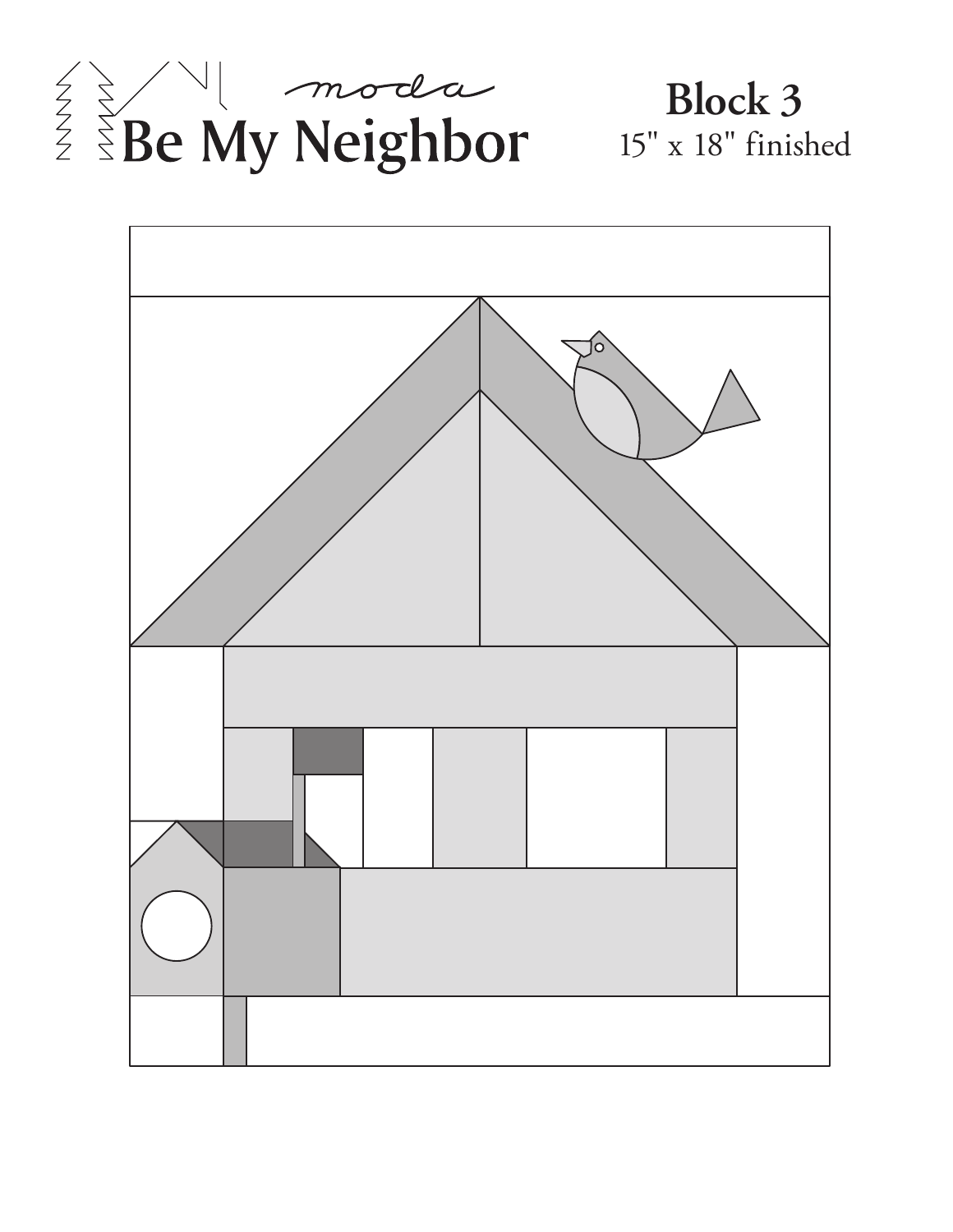- These are very scrappy blocks. Mix your favorite Moda prints to create your colorful neighborhood!
- Share your progress and final quilt at #BeMyNeighbor. We love to see your results!!!



#### **Cutting**

## **House**

1–11½" x 2¼" rectangle 1–9" x 3¼" rectangle 2–6" squares 1–2½" x 3½" rectangle 1–2" x 3½" rectangle 1–2" x 2½" rectangle

#### **House Roof**

1–8½" square cut in half once on the diagonal to make 2 half-square triangles

### **Mailbox Front** 1–2½" x 4¼" rectangle

1–1½ circle

Mailbox Side and Pole  $1-34$ " x 2½" rectangle 1–3" x 3¼" rectangle 1–1" x 2" rectangle

### **Mailbox Roof**

1–1¼" square  $1-1\frac{1}{2}$ " square

1–2" x 1½" rectangle **Windows**

1–3½" square

1–2" x 3½" rectangle

1–1 $32$ <sup> $\mu$ </sup> and  $212$ <sup> $\mu$ </sup> received and  $1$ 

#### **Flag**

1–2½" x 1½" rectangle

**Flag Pole**

#### **Bird Appliqué**

1–beak 1–body 1–tail

1–wing 1–eye

#### **Background**

1–15½" x 2" rectangle 1–13" x 2" rectangle 1–8½" square cut in half once on the diagonal to make 2 half-square triangles 1–2½" x 8" rectangle 1–2½" x 4¼" rectangle 1–2½" x 2" rectangle 1–1½" square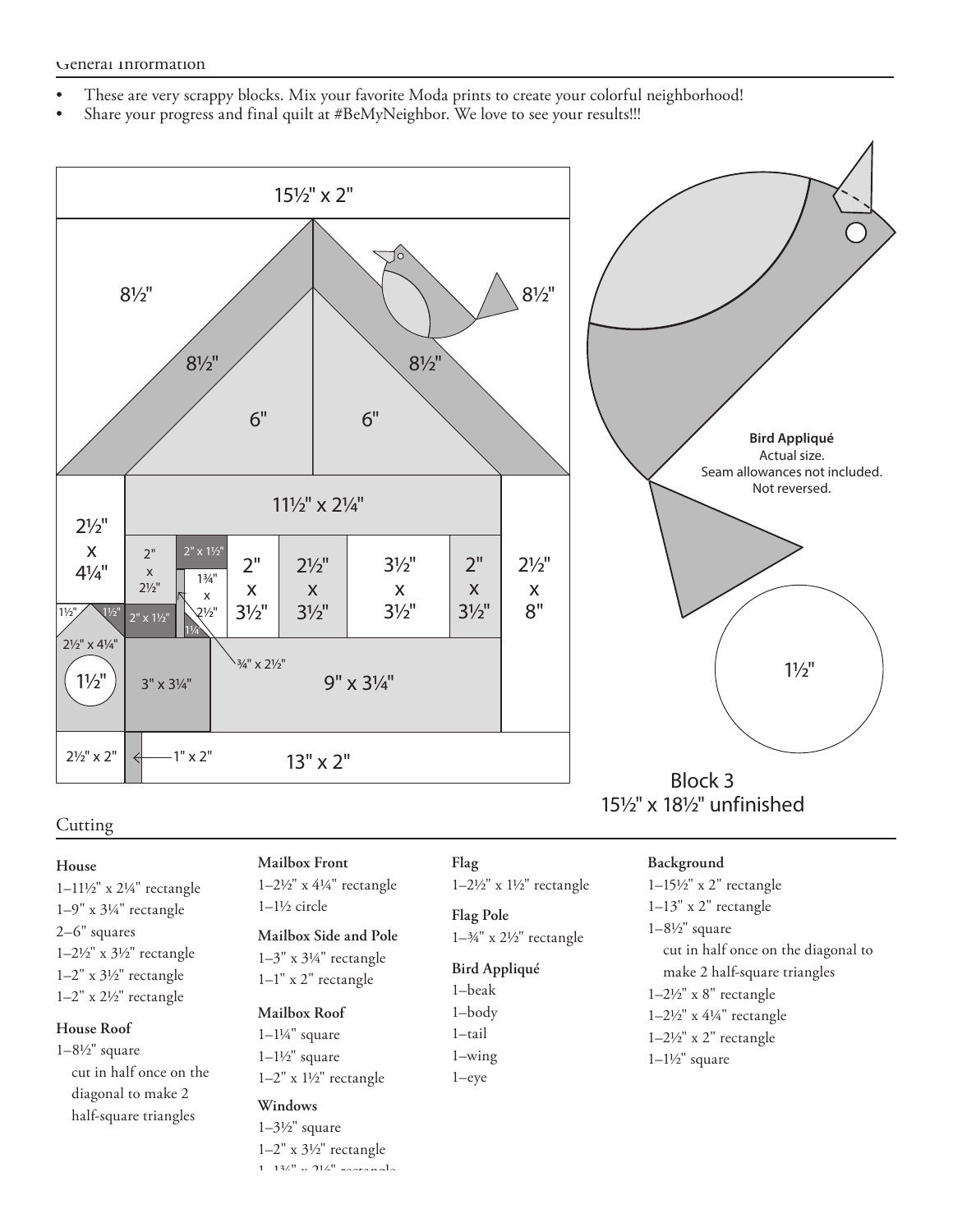$\sum_{k=1}^{\infty}$  Aly Neighbor そろく

Block 3 is 15" x 18" finished.



### **Construction**

*Use ¼" seams. Press in the direction of the arrows in the diagrams.*

1 **House Roof** (A) Join one 8½" roof and one 8½" background halfsquare triangle to make one half-triangle square (HTS). Make 2. Trim to 8".



oda

house roof continued . . .

(B) Draw a diagonal line from corner to corner on the wrong side of 2–6" house squares. Layer a marked house square, right sides to together, on a roof HTS as shown. Sew on the diagonal line. Trim the 6" house square only, ¼" from the diagonal line. Press to reveal the triangle. Make 2. Join to make the house roof.



15½" x 8" unfinished Make 1.

2 **Mailbox** Draw a diagonal line from corner to corner on the wrong side of 1–1½" background and 1–1½" mailbox roof squares. Layer a marked background square, right sides to together, on the 2½" x 4¼" mailbox front as shown. Sew on the diagonal line. Trim ¼" from the diagonal line. Press to reveal the triangle. Repeat using the marked 1½" mailbox square on the opposite corner as shown. Appliqué the circle to the front. Add a 2½" x 4¼" background rectangle as shown.